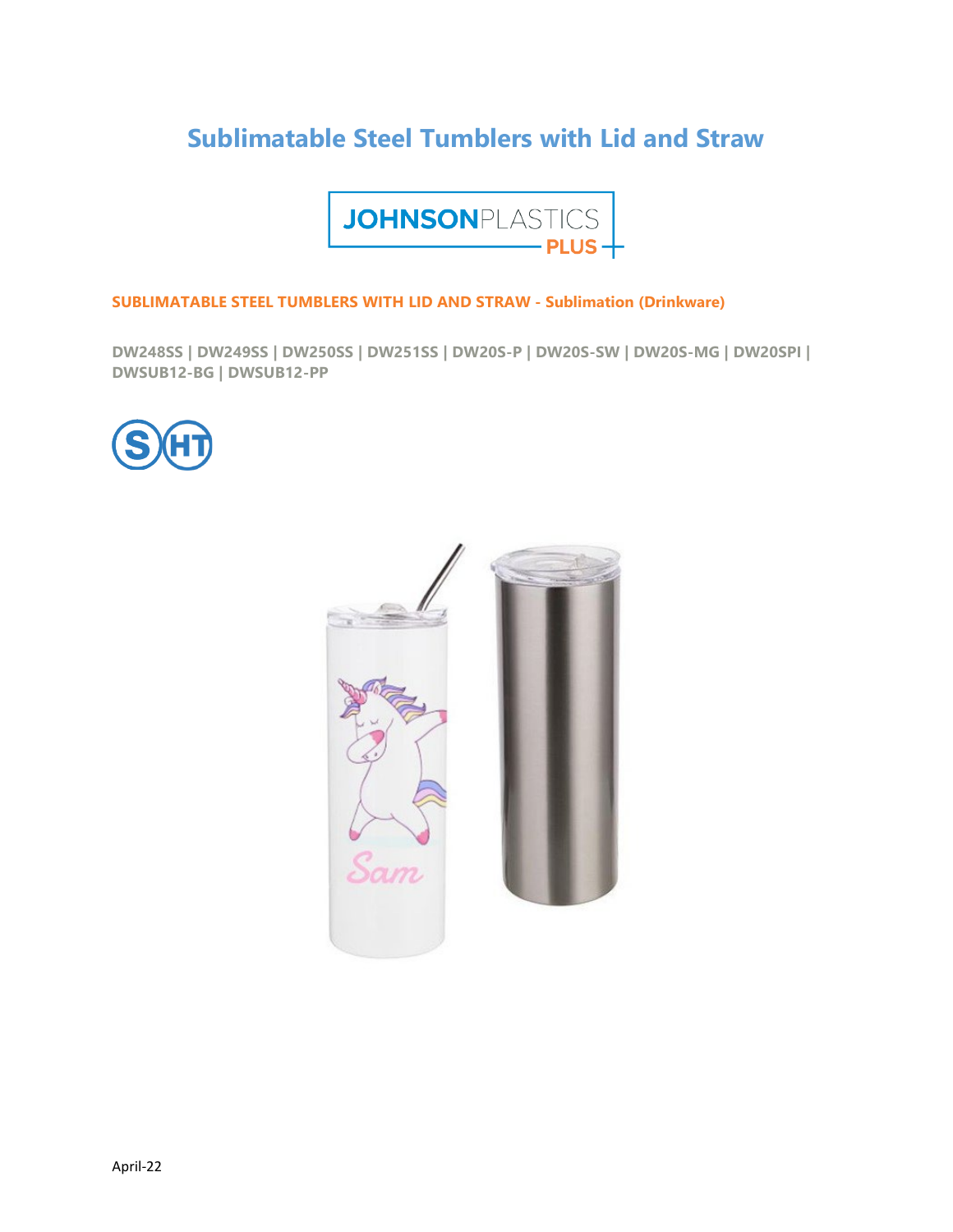## GENERAL MUG PRESS PROCESS

### **Recommended Equipment & Accessories**

- Sublimation Printer
- Mug Press
- Skinny Tumbler Mug Heating Attachment (JP4H6-4 or JP4H7-4)
- Heat Tape
- Heat resistant gloves or oven mitt
- Optional: Bucket of room-temperature water for cooling tumbler

| <b>Recommended Settings- Constant Temperature Mug Press</b><br><b>(Single Side Printing)</b> |                 |  |
|----------------------------------------------------------------------------------------------|-----------------|--|
| Time                                                                                         | 50-60 seconds   |  |
| Temperature 360-370°F                                                                        |                 |  |
| Pressure                                                                                     | Medium/Moderate |  |

| <b>Recommended Settings- Constant Temperature Mug Press</b><br><b>(Full Wrap-Around Printing)</b> |                                                            |  |
|---------------------------------------------------------------------------------------------------|------------------------------------------------------------|--|
| Time                                                                                              | 45-50 seconds (Press 1 of 2), 30-40 seconds (Press 2 of 2) |  |
| Temperature 360-370°F                                                                             |                                                            |  |
| Pressure                                                                                          | Medium/Moderate                                            |  |

### **General Sublimation Instructions- Constant Temperature Mug Press (Single Side Printing)**

- Assemble and connect the tumbler attachment to the mug press.
	- $\circ$  For instructions on assembling the tumbler attachment to the mug press, see the "4 prong Mug Press Attachment for Skinny Tumblers" Tech Tip.
- Preheat the mug press:
	- o Set the idle **and** press temperature to 360-370°F. Set pressure to Medium. Set press time to 50-60 sec.
	- o **CAUTION**: Due to the idle temperature being the same as the press temperature, it is not recommended to leave the mug press power on for long durations between pressing the tumblers.
- Wrap the printed image around the outside of the tumbler. Ensure that the wrapped image is tightly fitted on the entire surface of the tumbler. Secure ends of the paper with heat tape.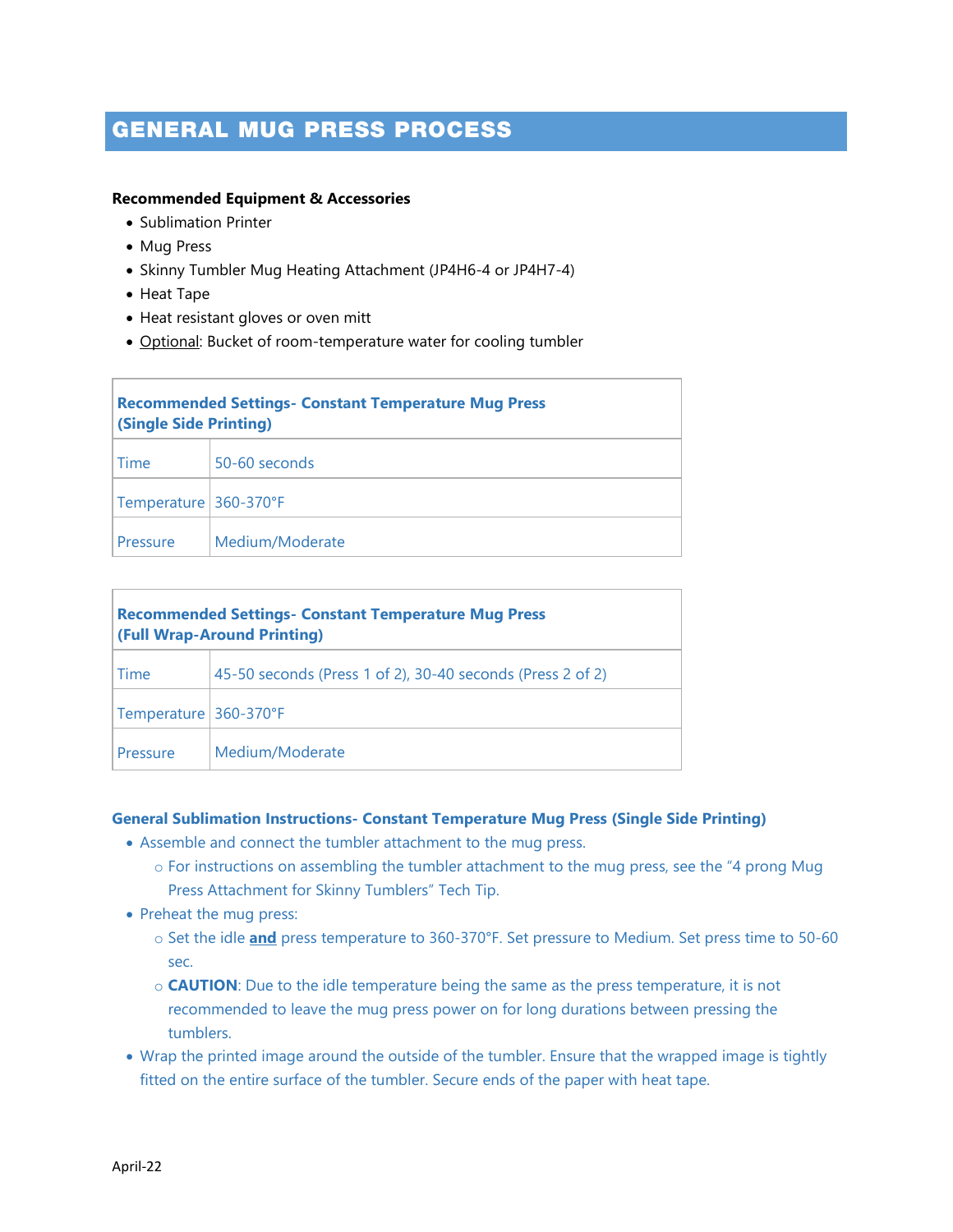- Place the tumbler into the open tumbler attachment. Ensure that the tumbler is centered inside the attachment.
	- o It is recommended that the taped ends of the transfer paper are face up, in between the opening of the tumbler attachment.
- Close the press and start the timer (green button on the front of the control box).
- When finished pressing, open the press. Using heat-resistant gloves or an oven mitt, carefully remove the tumbler from the press.
- Carefully remove the transfer paper from the tumbler. Set tumbler aside to cool.
- Optional: Submerge the tumbler into a bucket of room-temperature water for faster cooling time.

### **General Sublimation Instructions (Full Wrap-Around Printing)**

- Assemble and connect the tumbler attachment to the mug press.
	- o For instructions on assembling the tumbler attachment to the mug press, see the "4 prong Mug Press Attachment for Skinny Tumblers" Tech Tip.
- Preheat the mug press:
	- o Set the idle **and** press temperature to 360-370°F. Set pressure to Medium. Set press time to 50-60 sec.
	- o **CAUTION:** Due to the idle temperature being the same as the press temperature, it is not recommended to leave the mug press power on for long durations between pressing the tumblers.
- Wrap the printed image around the outside of the tumbler. Ensure that the wrapped image is tightly fitted on the entire surface of the tumbler. Secure ends of the paper with heat tape.
	- $\circ$  Tip: For best sublimation results, ensure that the printed image is minimum 0.5"-0.75" away from both the top and bottom ends of the tumbler.

### **Image Transfer Tips**

For best sublimation results, ensure that the printed image is minimum 0.5"-0.75" away from both the top and bottom ends of the tumbler.

If an image must run to the top and bottom ends of the tumbler, ensure that the printed image bleeds past the top and bottom ends of the tumbler.

To help the image slightly wrap around the top and bottom ends of the tumbler, cut slits into the ends of the transfer paper. Space the slits approx.  $\frac{1}{2}$ -  $\frac{3}{4}$ " apart. Fold the slits down and tape them to the inner lip on the top end and the bottom of the tumbler.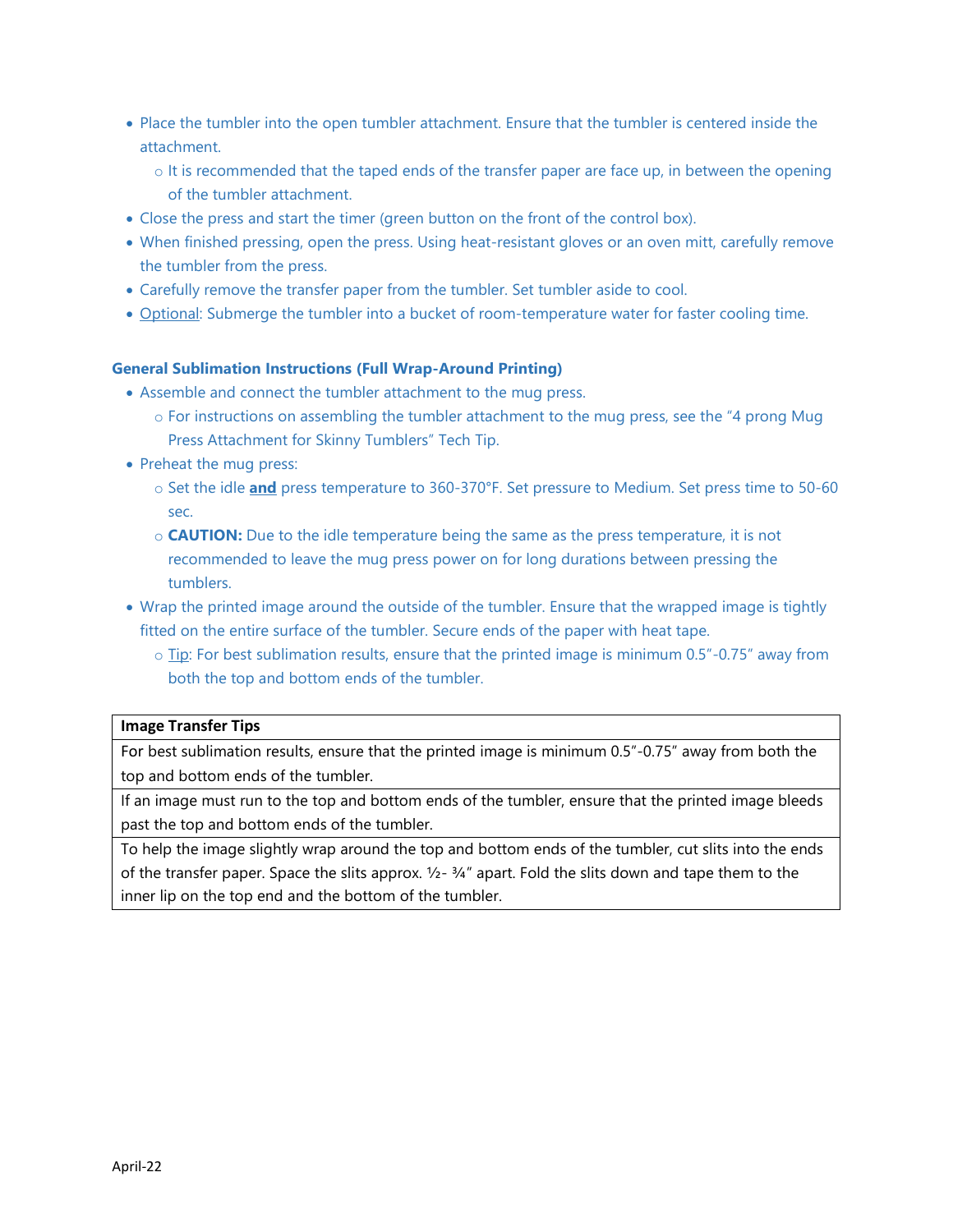

- Place the tumbler into the open tumbler attachment. Ensure that the tumbler is centered inside the attachment.
	- $\circ$  It is recommended that the taped ends of the transfer paper are face up, in between the opening of the tumbler attachment.
- Close the press and start the timer (green button on the front of the control box).
	- o (This is press step 1 of 2.)
- When finished pressing, open the press. Using heat-resistant gloves or an oven mitt, carefully rotate the tumbler 180 degrees.
	- o The taped ends of the transfer paper should now be on the bottom of the tumbler, opposite of the tumbler attachment opening.
	- o **IMPORTANT:** When rotating the tumbler, take special care that the transfer paper does not move on the tumbler when rotating to avoid a blurred or ghosted image.
- Once the tumbler has been rotated, close the press and start the timer again. Allow the press to heat the tumbler for 30-40 seconds for 20oz tumblers.
	- o (This is press step 2 of 2.)
- When finished pressing, open the press. Using heat-resistant gloves or an oven mitt, carefully remove the tumbler from the press.
- Carefully remove the transfer paper from the tumbler. Set tumbler aside to cool.
- Optional: Submerge the tumbler into a bucket of room-temperature water for faster cooling time.

### **Tips and Tricks**

- For best image placement, utilize the product template found on the product page on JPPlus.com.
- When using two sleeves, overlap towards the center of the tumbler before shrinking to ensure even pressure across the entire graphic.
- Due to the materials most tumblers are made of, variable mug press settings are not recommended for these drinkware products.
- For instructions on assembling the tumbler attachment to the mug press, see the "4 prong Mug Press Attachment for Skinny Tumblers" Tech Tip.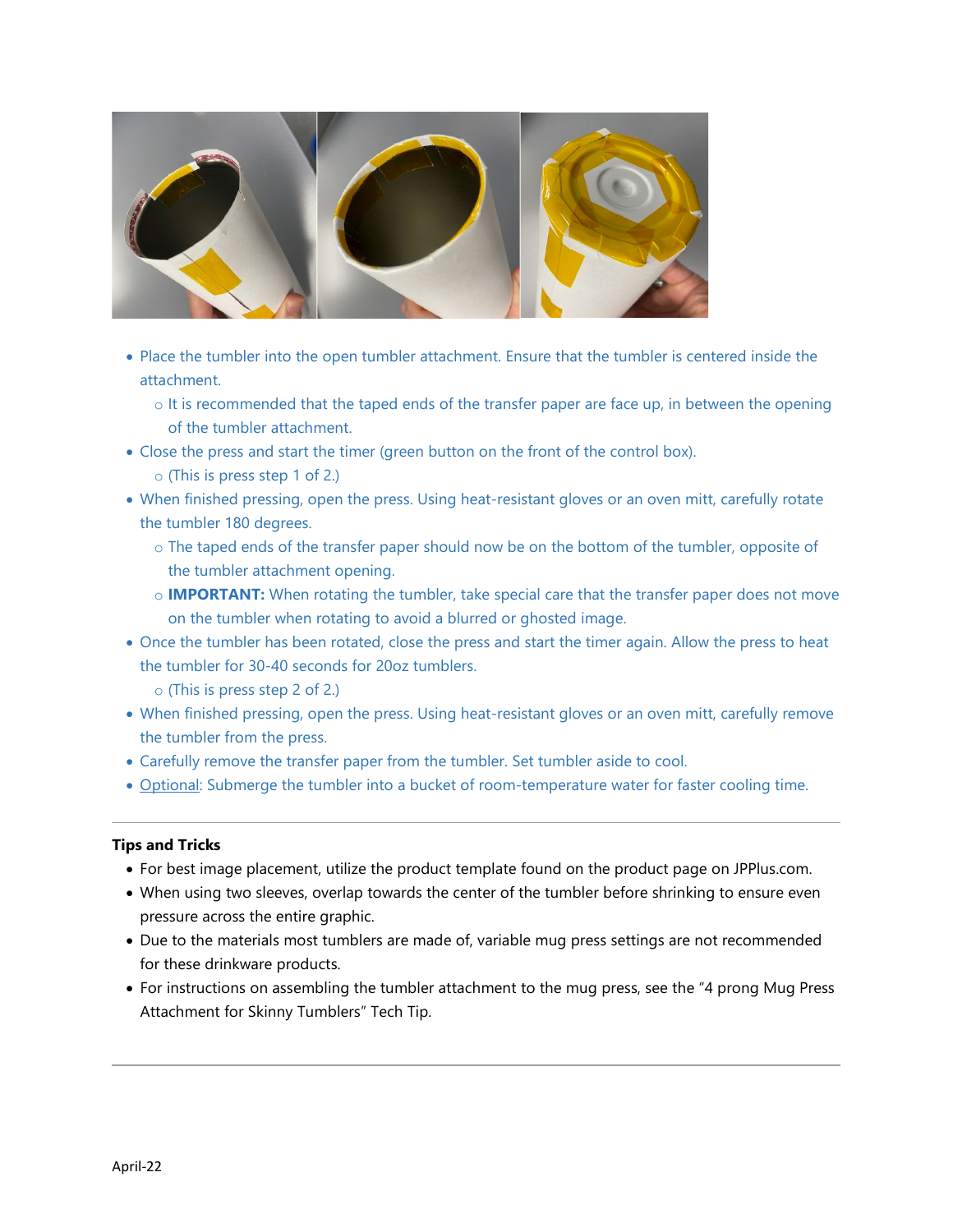## GENERAL CONVECTION OVEN PROCESS

#### **Recommended Equipment & Accessories**

- Sublimation Printer
- Convection Oven
- Heat Shrink Sleeves or Quick Release Wrap
- Heat Gun
- Heat resistant gloves or oven mitt
- Optional: Bucket of room-temperature water for cooling tumbler

| <b>Recommended Settings- Convection Oven</b> |             |  |  |
|----------------------------------------------|-------------|--|--|
| Time                                         | 6-7 minutes |  |  |
| Temperature                                  | 320-330°F   |  |  |
| Pressure                                     | Moderate    |  |  |

### **General Sublimation Instructions - Convection Oven**

- Preheat oven to 320-330°F while preparing your drinkware.
- Print and place transfer face down onto the drinkware. Secure the transfer with heat tape.
- Using Shrink Sleeves: Slide heat shrink sleeve over top of the transfer paper. Use the heat gun to shrink the sleeve onto the tumbler.
- Shrink one end of the sleeve first to help secure the transfer position on the drinkware.
	- o When transferring an edge-to-edge graphic, two sleeves can be used on the drinkware.
	- o When using two sleeves, overlap towards the center of the tumbler before shrinking to ensure even pressure across the entire graphic.
- Using Quick Release Wrap: Wrap the drinkware and close by clasping metal ends.
- Once oven is preheated, place drinkware in oven and heat for the recommended time. o When heating multiple tumblers, additional heating time may be required.
- When finished, remove the drinkware from the oven.
- Submerge the drinkware in water immediately after removing from oven to cool. Remove wrapping after the product has cooled.

#### **Tips and Tricks**

• For best image placement, utilize the product template found on the product page on JPPlus.com.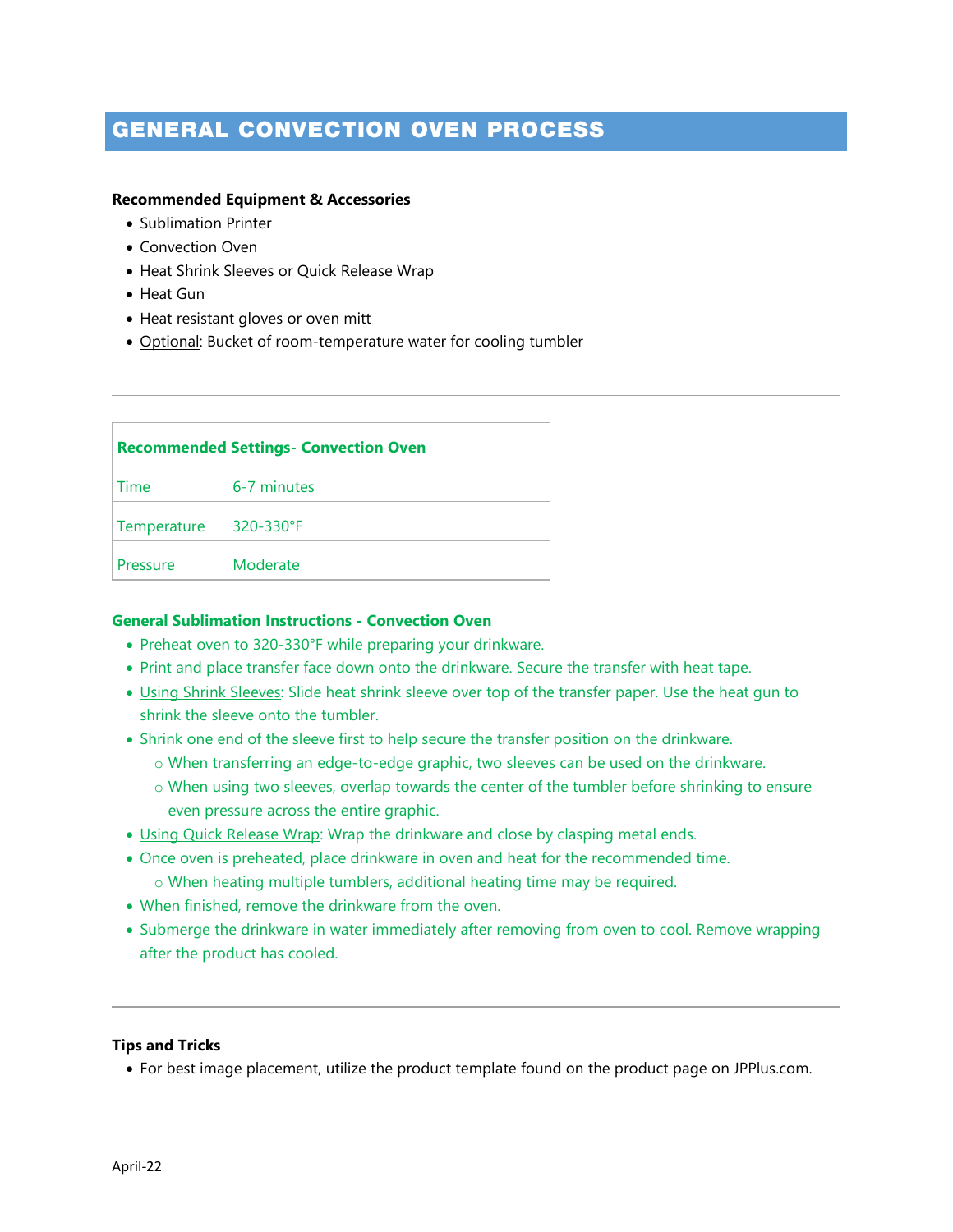- When using two sleeves, overlap towards the center of the tumbler before shrinking to ensure even pressure across the entire graphic.
- When heating multiple tumblers, additional heating time may be required.

### **Troubleshooting**

- The image came out light and/or faded.
	- o The time setting may need to be increased.
	- o The temperature setting may need to be increased.
	- o The pressure setting on the press or wrap may be too light and need to be increased for better contact between the sublimation transfer paper and the surface of the product.
	- o The press or oven may not be heating at the temperature set on the display.
	- o The sublimated image may have been printed on the wrong side of the sublimation paper.
- The image colors are dull on the sublimated product.
	- o The press/heat time may need to be decreased.
	- o The press/heat temperature may need to be decreased.
	- o The print settings may need to be adjusted. Also check that the proper paper type and/or color profile is selected before printing the image.
- The image colors are not correct on the sublimated product.
	- o The print settings may need to be adjusted. Also check that the proper paper type and/or color profile is selected before printing the image.
	- o Convert the colors used in the image to RGB color mode in the design/layout software before printing.
	- o If spot colors are used in the image (common for logos), convert the spot colors to RGB color mode in the design/layout software before printing.
- The sublimation paper is brown and sticking to the product.
	- o The press/heat time may need to be decreased.
	- o The press/heat temperature may need to be decreased.
	- o The pressure setting may need to be decreased.
	- $\circ$  Use of a different sublimation paper brand or type may be needed for the particular product.
- The sublimated image appears blurry or fuzzy.
	- o The pressure setting may need to be increased.
	- $\circ$  The sublimation transfer paper may need to be secured to the product to prevent the paper from moving.
	- o The sublimatable coating on the product may be defective.

### **Templates and Images**

• Visit jpplus.com to find the product page for this item. The product template may be found under the Tech Docs and Downloads area of the page.